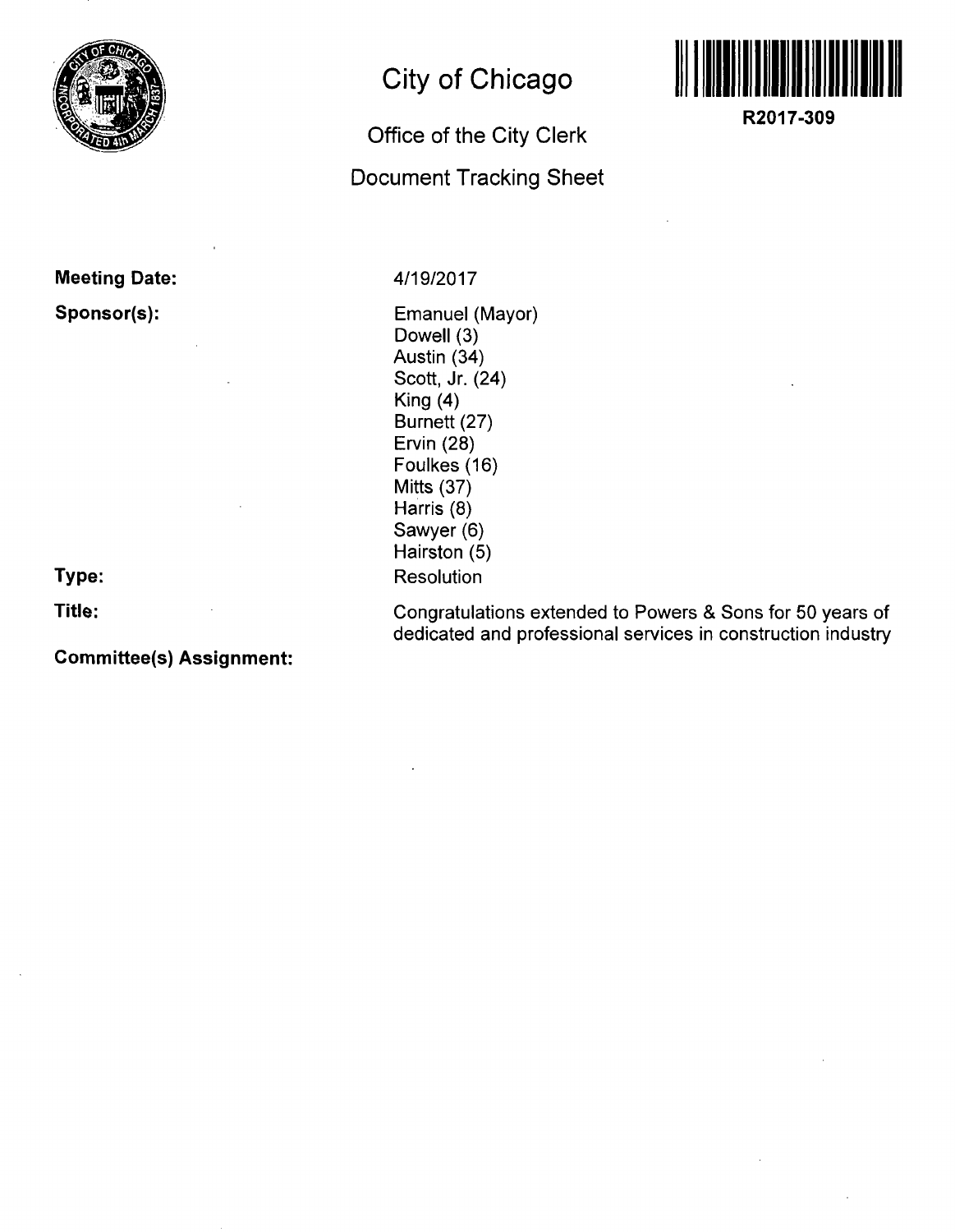

OFFICE OF THE MAYOR CITY OF CHICAGO

RAHM EMANUEL MAYOR

April 19,2017

#### TO THE HONORABLE, THE CITY COUNCIL OF THE CITY OF CHICAGO

Ladies and Gentlemen:

I transmit herewith, together with Aldermen Dowell, Austin, Scott, King, Burnett, Ervin, Foulkes, Mitts, Harris, Hairston and Sawyer, a congratulatory resolution conceming Powers & Sons.

Your favorable consideration of this resolution will be appreciated.

Very truly yours,

Mayor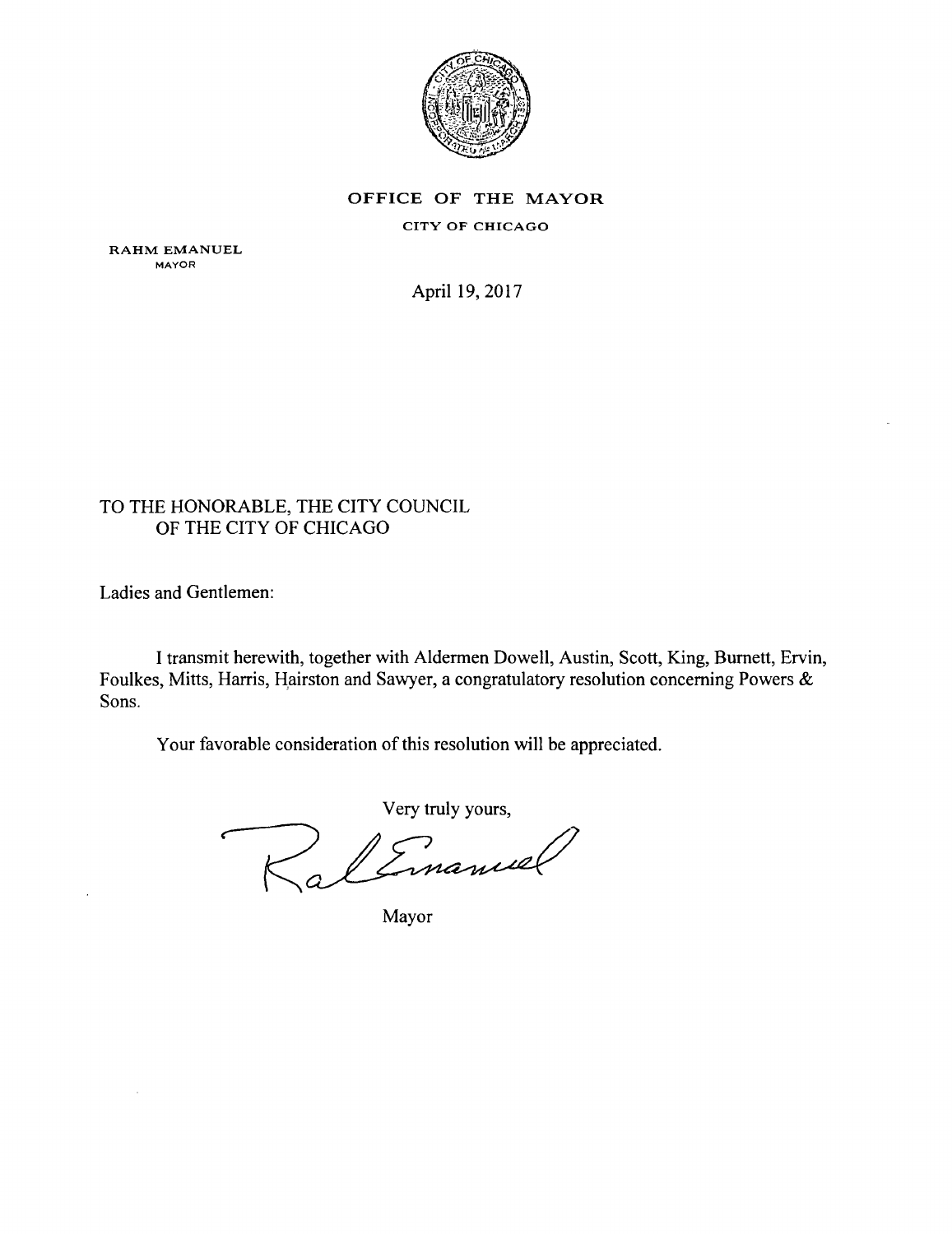# H resolution adopted by The City Council of the City of Chicago, Illinois



Aldermen Pat Dowell, Carrie Austin, Sophia D. King, Roderick T. Sawyer, Michelle A Harris, Toni Foulkes, Michael Scott Jr., Walter Burnett, Jr., Jason Ervin, Emma Mitts, and resented by Mayor Rahm Emanuel April: 19, 2017 0n

**Whereas**, Powers & Sons was founded in 1967 by Mamon Powers Sr., who exemplified the American spirit when he came to the Midwest from Mississippi in 1946 as a young man, possessing only a dream and a work ethic, and through determination and persistence built one of the most respected construction companies in the region; and .

**WHEREAS,** Powers & Sons began as a home building firm, and has now grown to become a leading general contractor, construction manager, design builder and project management company in Illinois and around the region, and

**WHEREAS, Powers & Sons' staff-has grown to more than 70 professionals, including** a support staff of architects, registered engineers, and other specialists to help the company meet its clients' needs; and

**WHEREAS,** Powers & Sons is foday a highly respected commercial, industrial, and institutional construction company with an unblemished record of integrity, quality performance and cost effectiveness; and

**WHEREAS**. Powers & Sons' skill and craftsmanship can be found at  $\circ$  Hare International Airport, The University of Chicago, Hales Franciscan High School, Wabash YMCA; Legends South Apartments and måny other iconic locales of Chicago; and

**WHEREAS,** Powers, & Sons is recognized as one of the largest African American-owned companies in the country; and

 $\cdot$  . WHEREAS, Powers & Sons is a passionate supporter of community causes and the empowerment of young people through its generous funding of higher education. scholarships and organizations like the Chicago Urban League; United Negro College Fund, Museum of Science and Industry, Habitat for Humanity, YWCA, NAACP, The Salvation Army, and the United Way, among many others; and